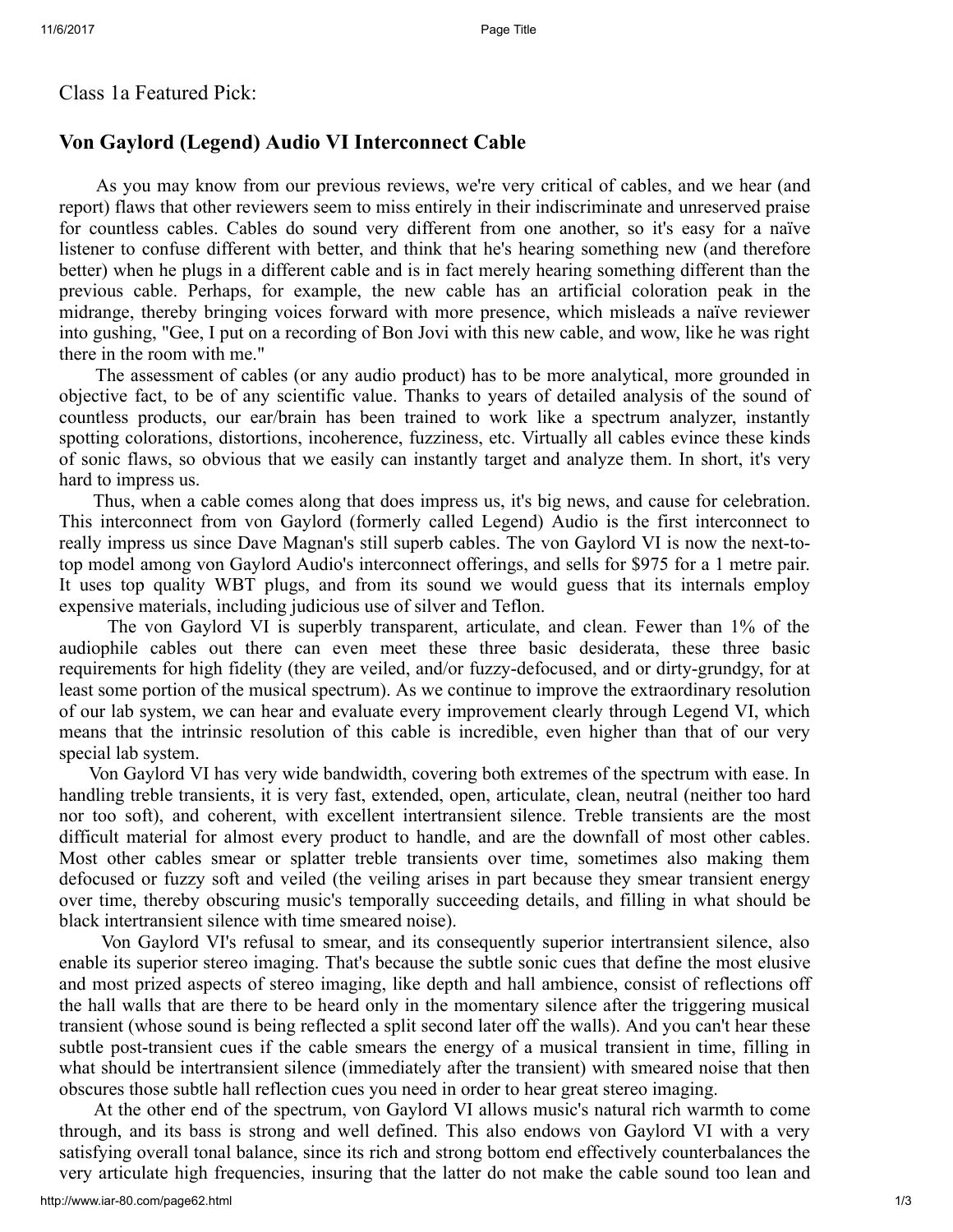bright.

Von Gaylord VI is very neutral overall, and is superb at letting the character of other links in the chain shine through. If a recording or preamp ahead of a link of von Gaylord VI is liquid, then this cable lets that liquidity shine. Or, if a solid state stage is brittle, then von Gaylord VI lets that quality right through. In other words, von Gaylord VI is neutral in the best audio sense, being a neutral arbiter of whatever sound it is presented with, and letting that sound through, without imposing its own sonic stamp on everything. Of course, this also means that you can't use von Gaylord VI as a euphonic mask to hide ills elsewhere in your system, as you can some other cables (for example, those cables that impose a wooly, warm, soft sound on all music are effective coloration tools for filtering out the hard upper frequency glare imposed by IC chips and/or close miked recordings).

Von Gaylord VI tells you the truth about the rest of your system. And it tells you the truth about the music. That's the definition of high fidelity, and that's the highest complement you can pay a cable.

Class 1a Featured Pick:

## Magic Diamond Blue Phono Cartridge

This phono cartridge sounds very unlike any and every other phono cartridge we have ever heard. Simply put, the Magic Diamond Blue (MDB) sounds more like a master tape and less like a vibrating mechanical tracing process. It's as though this cartridge somehow magically did a bypass around the imperfect mechanical links in the LP chain, putting you directly in touch with the master tape, and thereby putting you much closer to the original live music.

As we discussed extensively in IAR Journals 1-2 and 5, the process, by which a cartridge mechanically reads an LP groove, mechanically transmits that mechanical movement and vibration to its electrical generator, and eventually outputs that hopeful facsimile of music in electrical form, is a process laden with pitfalls, compromises, and crude approximation. It's a wonder that it sounds as good as it does. Of course, its very imperfection means that there is always room for improvement, which is why we have seen continual refinement in the LP playing process, even in the years since CD first favored us with perfect sound forever.

The very first step in a cartridge's job is for the stylus to trace the groove wall accurately. Note that we said trace, not track. We should pause to outline a crucial distinction here. There is a big difference between tracing and tracking; they are two distinct abilities, and relate to different portions of a phono cartridge's design. The commonly used term "tracking" refers to a cartridge's ability to stay in contact with the groove during large, violent undulations of the path of the overall groove, caused by loud bass passages. Tracking ability is chiefly a function of the cantilever and cantilever suspension design. In contrast, the rarely used term "tracing" refers to the cartridge's ability to accurately follow small detail changes of groove wall, even when the overall path of the groove is generally straight and does not undulate. Tracing ability is chiefly a function of stylus design, since it is the stylus that has to accurately read music's many small details, as represented by small changes of the groove wall.

Styli differ in their ability to respond to the small, fast, and/or subtle changes in the groove wall that correspond to the true inner detail of music. Many styli miss or skip these small valleys and bumps. And, in missing them, these styli engender two sonic errors. First, they simply miss valuable musical information, especially the deep inner detail that makes music sound real instead of canned. Second, in skipping past some little valleys and bumps, they wind up doing spurious chattering (bouncing and rattling and shaking) that does not correspond at all to any recorded musical information. It's similar to the rattling and shaking you feel when your car is bouncing along on a washboard road. And of course you can hear this spurious stylus chatter as a foreign mechanical sound added to music, since this spurious stylus chatter vibrates the cartridge cantilever, which in turn causes the cartridge generator to create an electrical facsimile of this stylus mechanical chatter that gets sent to your amplifiers and speakers. You hear this spurious noise, you can recognize it as